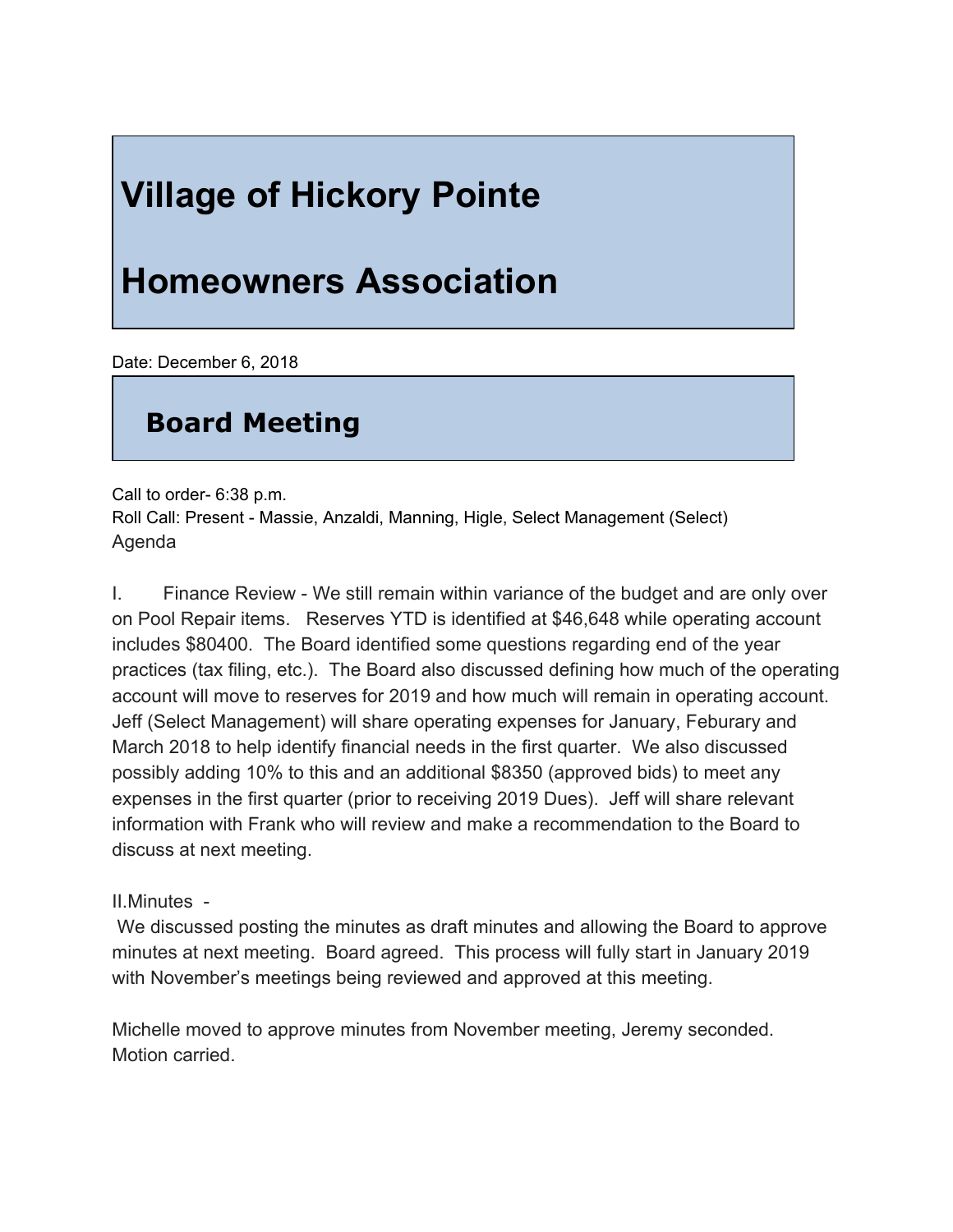III. Reserve Discussion- Laura had asked the Management Company why the recommendation is a 5% increase to the Reserve per year (based on \$20k that's \$1000) and the dues are recommended to increase 5% per annum (resulting in a total revenue increase of \$5160 for the first year). This leaves a unaccounted difference of \$4160. Jeff reported he believes the recommendation for a 5% increase in the dues per annum is a mistake but will verify and provide feedback. Laura also requested that if his supposition is correct, the company who prepared the Reserve study make necessary changes and resubmit so information can be shared with Homeowners.

Jeremy had requested information regarding the basis of the company's quotes in the study. Jeff replied they work with many contractors and understand real world numbers so their estimates are sound.

IV. Items for Maintenance and Repair Recommendations: The Board identified the following priorities. (Laurie will reach out to Management Company for timing on quotes and work with hopes they have a focus in the spring:

a. Grading and fill at catch basin at the east side of Nutmeg Park- Jeff suggested having this done when the hydroseeding occurs. This should be a priority in the Spring.

b. Clean all catch basin sumps and then continue cleaning on a regular basis.

c. Remove heavy brush and trees from detention basin inlet pipe and outlet structure.

d. Repair or replace bituminous paths at parks. Additional hydroseeding should occur along the paths.

V. Dues Discussion

a. Board confirmed amount of \$420 (increase of 5%). Our reserves are higher than anticipated due to significant recovery of past dues and no significant expenditures in 2018 while also anticipating high costs for repairs in the upcoming year.

b. Due date for Dues- Dues will be due April 1, 2019 and May 1 2019 if an installment plan is chosen (see below - item "d").

c. Dues notice should go out January 1, 2019 with the Collection Policy.

d. The Board discussed the possibility of installment plan for payments. Laurie queried the Management Company about offering installment plans and possible increase of costs to the management company. They stated dues can occur in installments up to two installments before there are additional fees. Board discussed the possibility of 50% due April 1, 2019 and the balance due May 1, 2019. Laura moved to accept the two installment options (50% due April 1, 2019 and the balance due May 1, 2019), Laurie seconded, motion carried.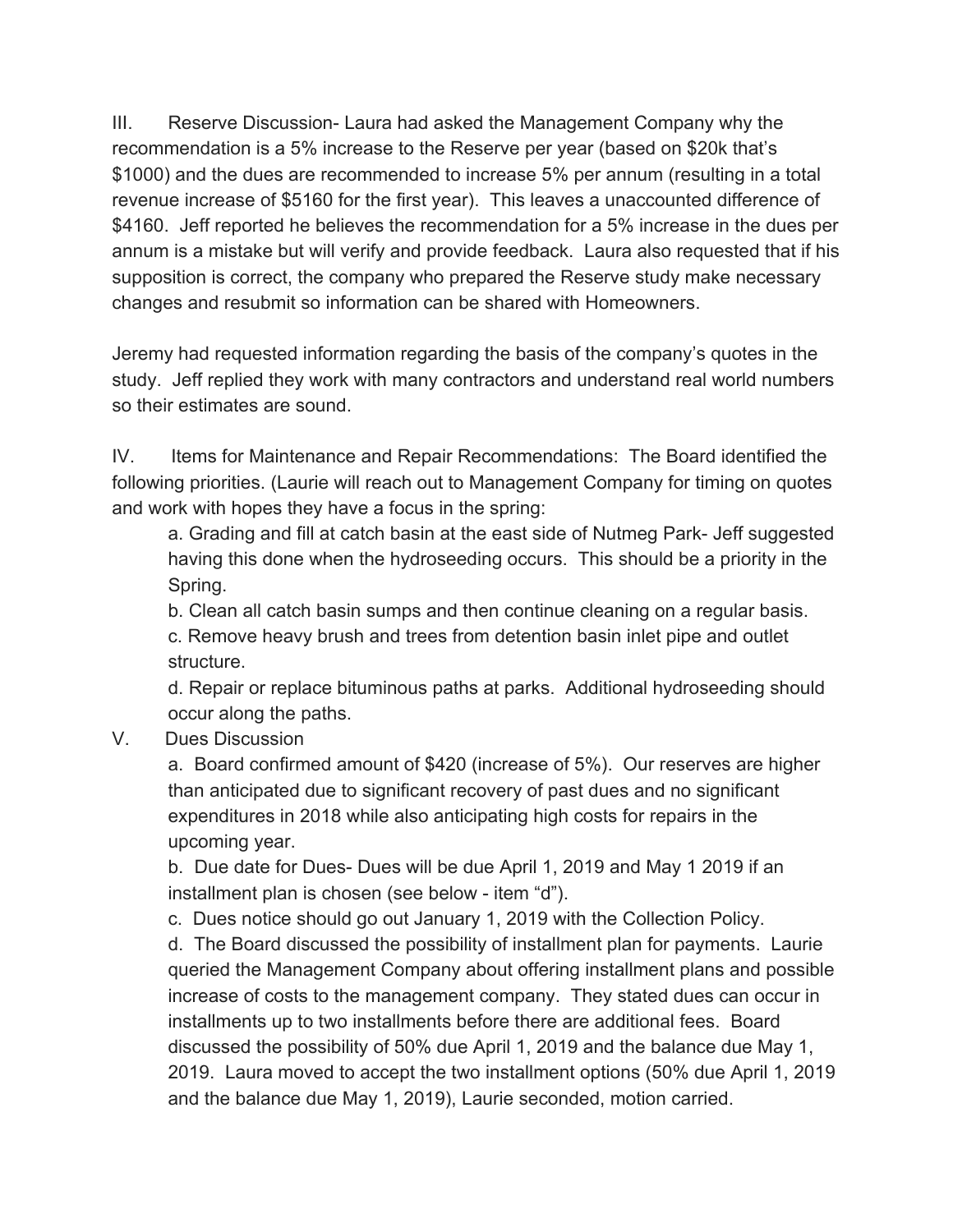VI. Fence on Buckley - Jeff has informed the homeowners of the Board's decision. VII. Another fence has been identified. The Board requested the management company to send a letter requesting the approval letter that allowed the fence. VIII. Letter to rectify paint will be delayed until March 2019.

IX. Rotting trim work has been identified. Letters identifying the need for rectifying the rotting trim was identified. Letters will be sent by Select Management and will include reference to relevant Bylaws in the letter. Board discussed this as an agenda item at the Annual Meeting to help homeowners of aging houses to beware. VIII. Repeat - Identify next Annual Meeting

- - a. Dates- April meeting (April 3, 2018 Morris Hall is available- 6:00 p.m.) b. Meeting notice should be mailed by Select Management February 1, 2019.
	- c. Two board positions will be up for election (Jeremy and Laurie).

IX. Legal Review/Updates - The Homeowner's Association recently received a payoff on a significant outstanding amount. We have \$20,793 in delinquency (which is a significant improvement from years past).

2018 Reconciliation- \$20,793 collection on over due dues so far this year to date. Interest year to date is \$2312 and legal reimbursement is \$5343 which exceeds the cost of the collection. End of December financial reviews will reveal both 2017 and 2018 recuperations and costs.

At the next meeting Michelle will include a review of the attorney review sheet to help prioritize our next focus of collections.

### VII. Estimates -

- The Garrett quote re: tree replacement is still not clear if it can be completed this year; Jeff will follow up. Motion from October 25 2018 meeting (pines off of Crane replaced at a cost not to exceed \$3500) remains in place. Laurie will continue to pursue with Select.
- Laurie moved to approve a informal quote from CQC for removing 12 dead trees in common areas for \$725. Michelle suggested adapting the motion to not exceed \$800, Laurie agreed to the change, Jeremy seconded. Motion carried.
- Laurie moved to approve the tree removal off of Michigan Ave not to exceed \$2300. Laura seconded. Motion carried.
- Michelle moved to have CQC remove Gator bags and stakes off of trees for a cost not exceed \$450. Jeremy seconded, motion passed.
- Michelle moved to allow the President to spend no more than \$1300 on pool landscaping with either CQC or Guardian. Jeremy seconded. Motion carried.